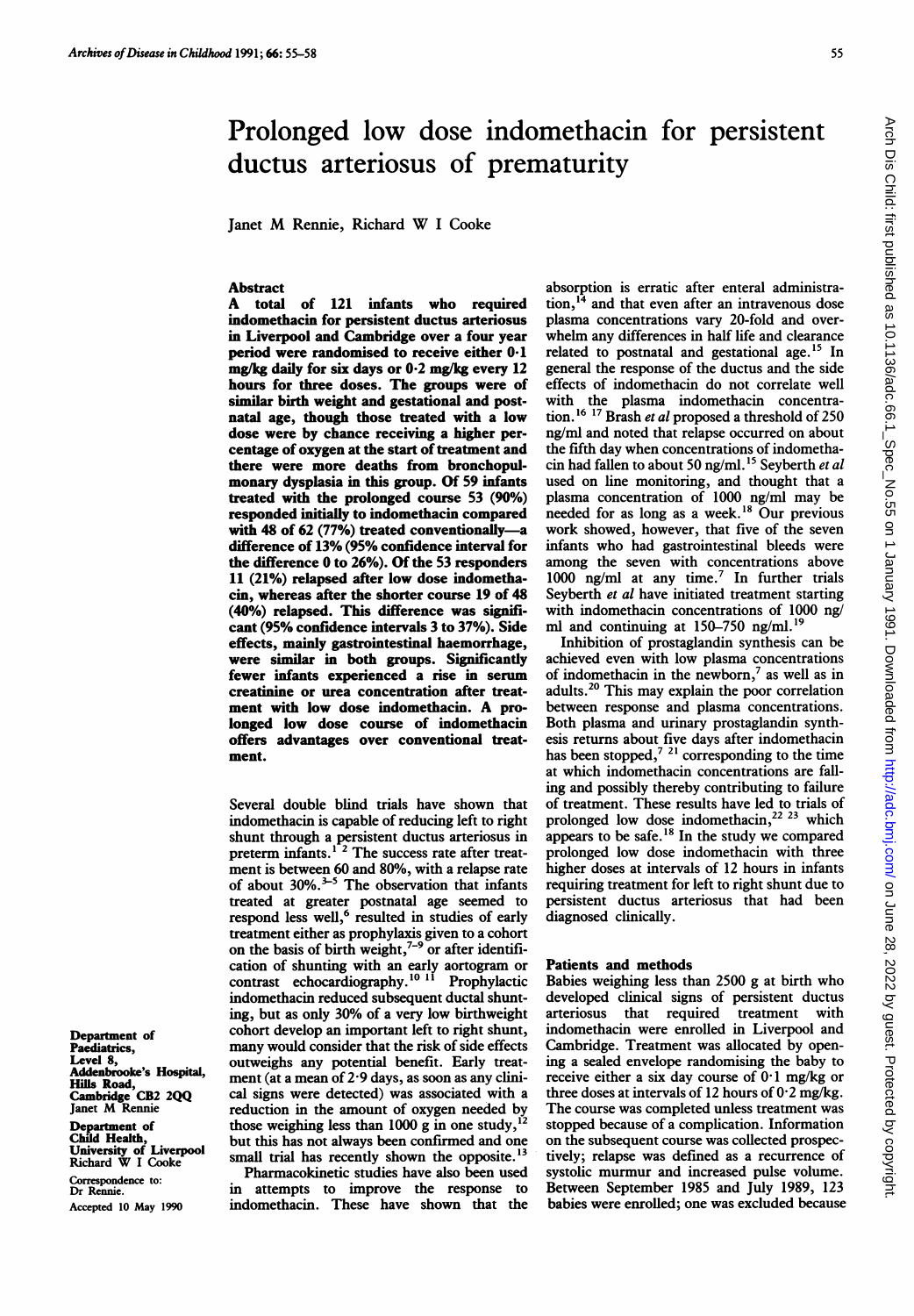of a diagnosis of hydrops fetalis, and another because the course was stopped after an incorrect prescription of 1-0 mg/kg. The trial was approved by the ethics committees of both hopitals.

#### POWER

The study design allowed us to examine two end points: response to treatment and relapse after treatment. From the results of previous work, about 70% of babies could be expected to respond to indomethacin with a relapse rate of 30%.<sup>4 7</sup> Assuming that an improvement in the response rate to 90% might occur, a formula was used to calculate numbers.<sup>24</sup> Calculating the formula for alpha= $0.05$ —that is, for a 5% chance of rejecting the null hypothesis and detecting a difference in treatments when none exists—and beta= $0.2$ —giving a 20% chance of committing a type II error and failing to detect a true difference-a total of 122 babies would be needed. The power of the study with this number of babies would be 80%. A similar calculation using the sample size tables of  $F \text{leiss}^{25}$ results in a total of 142 babies for 80% power, but Pocock<sup>26</sup> has pointed out that these tables are designed for the analysis to be done using  $\chi^2$ with Yates's correction and that if this is not necessary then the numbers are an overestimate.

For the end point of relapse, in order to detect a reduction in the relapse rate from the expected figure of 30% to 15% with 80% power 192 babies would be needed: 122 babies gives only 65% power, and therefore a 35% chance of failing to detect a true difference.

#### STATISTICAL ANALYSIS

To analyse the results we used the statistical

Rennie, Cooke

package for the social sciences (SPSS).<sup>27</sup> The  $\gamma^2$ test was used for comparison of groups, and Student's <sup>t</sup> test or the Mann-Whitney U test where appropriate. Results are also reported with calculation of 95% confidence intervals  $(CI)$  as suggested by Gardner and Altman.<sup>28</sup>

## Results

## RESPONSE AND RELAPSE

The treatment groups were well matched for birth weight and gestational age, and there were no differences between centres or in the postnatal age at which the babies received treatment (table 1). Of 59 babies, 53 responded to the low dose course (90%) compared with 48 of 62 (77%) after a conventional course (table 2). This represents a treatment difference of 13% with (95% CI 0 to 26%,  $\chi^2$  4·32, p=0·06). Eleven of the 53 babies who responded to the prolonged course subsequendy relapsed (21%) compared with 19 of 48 after the conventional course (40%); the difference between treatments was 19% (95% CI 3 to 37%,  $\chi^2$ =4.28, p<0.05). Three of these babies required ductal ligation. The results are shown graphically in the figure, together with the treatment differences and 95% CI for the other clinically relevant outcomes.

#### SIDE EFFECTS

There was no significant difference in side effects recorded during the administration of indomethacin, with 10 and 13 babies, respectively, experiencing any side effect that was possibly due to treatment; most of these were gastrointestinal haemorrhages. Treatment was stopped in a total of eight babies: two had gastrointestinal perforations after a conventional course of treatment and required ductal ligation because of treatment failure; six had

Table <sup>I</sup> Comparison of 59 babies treated with prolonged low dose of indomethacin and 62 treated with conventional dose

|                                                                          | <b>Indomethacin</b>                  |                                               | <b>Statistical</b>   |              |
|--------------------------------------------------------------------------|--------------------------------------|-----------------------------------------------|----------------------|--------------|
|                                                                          | $0.1$ mg/kg $\times$ 6<br>(low dose) | $0.2$ mg/kg $\times$ 3<br>(conventional dose) | test                 | Value        |
| Mean $(SD)$ birth weight $(g)$<br>Mean (SD) gestational age (weeks)      | 1116 (340)<br>27(2.2)                | 1135 (340)<br>27(2.2)                         | $t$ Test<br>$t$ Test | 0.71<br>0.72 |
| Centre:<br>Liverpool<br>Cambridge                                        | 23<br>36                             | 32<br>30                                      | $\chi^2$             | 0.2          |
| Time treated:<br>Postnatal age $<$ 7 days<br>Postnatal age $\geq 7$ days | 32<br>27                             | 39<br>23                                      | $\chi^2$             | 0.43         |
| Median (interquartile range) maximum<br>oxygen concentration day 1       | $40(30-60)$                          | $30(25-45)$                                   | Mann-Whitney         | 0.01         |

Table 2 Outcome after treatment with either prolonged low dose of indomethacin (n=59) or conventional course (n=62). Results are given as number (%) of babies

|                                        | Indomethacin                         |                                               | χ               | Value          |
|----------------------------------------|--------------------------------------|-----------------------------------------------|-----------------|----------------|
|                                        | $0.1$ mg/kg $\times$ 6<br>(low dose) | $0.2$ mg/kg $\times$ 3<br>(conventional dose) |                 |                |
| Response                               | 53 (90)                              | 48 (77)                                       | 3.37            | 0.06           |
| Relapse                                | 11(21)                               | 19(40)                                        | 4.28            | 0.04           |
| Retreated                              | 10(19)                               | 11(23)                                        | 0.25            | 0.62           |
| Side effects                           | 10(17)                               | 13(21)                                        | 0.32            | 0.57           |
| Rise in serum urea or creatinine       |                                      |                                               |                 |                |
| concentration                          | 17 (29)                              | 33(53)                                        | 6.68            | 0.009          |
| Reduction in inspired oxygen at 6 days | 34 (68)                              | 21(34)                                        | 6.60            | 0.009          |
| Died                                   | 10(17)                               | 3(5)                                          | 4.62 $(3.44)^*$ | $0.03(0.06)^*$ |

\*These results are with (and without) Yates's correction.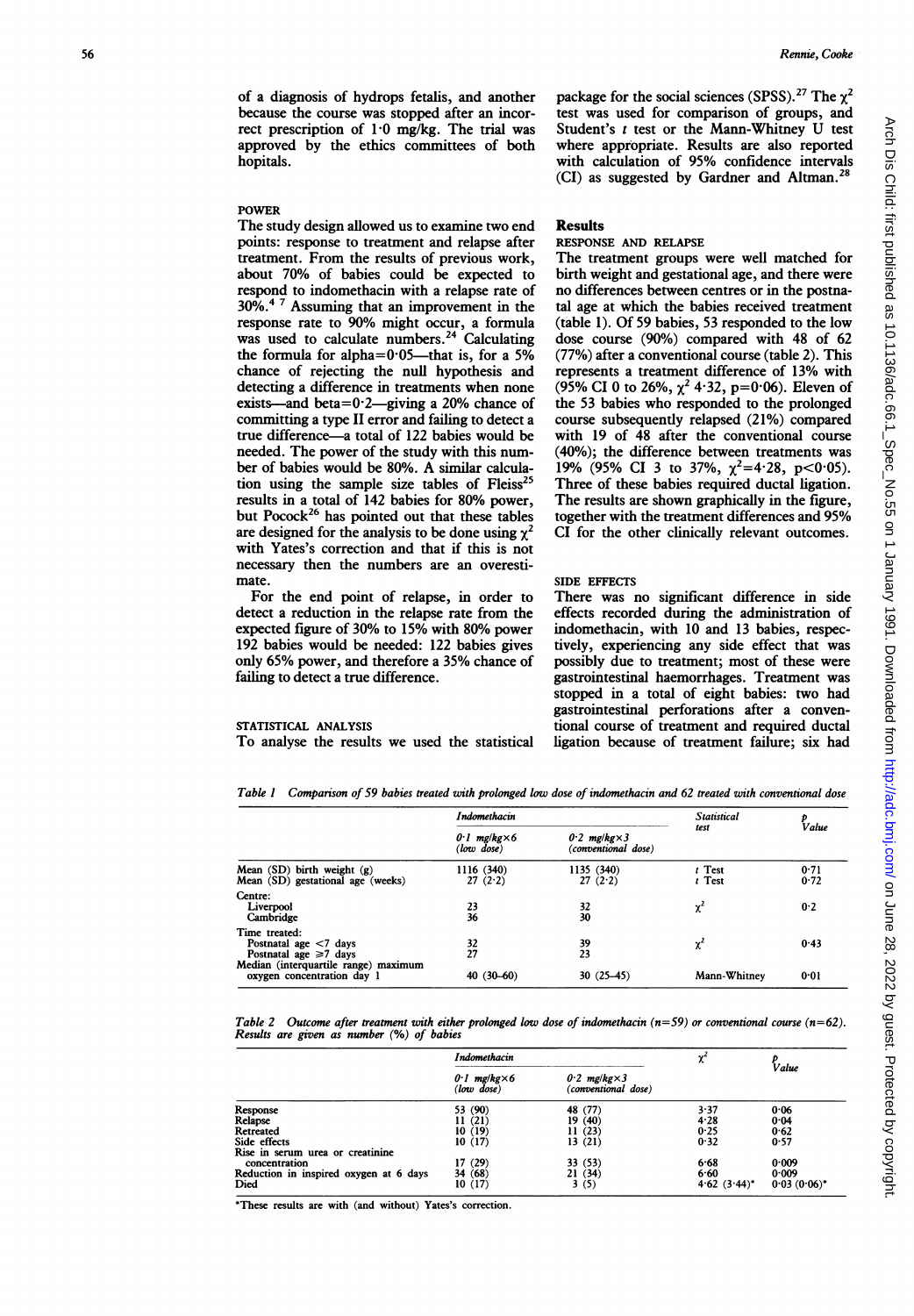

Differences in treatment and 95% conftdence intervals of differences in outcomes.

bleeding complications; and two went into acute renal failure (short course). Significantly fewer babies had any rise in serum urea or creatinine concentrations after treatment with the low dose regimen: 29% compared with 53% ( $\chi^2$  6.68,  $p=0.009$  (table 2).

#### DEATHS

There were significantly more deaths after the long course: 10 of 52 (17%) compared with three of 62  $(5\%)$  (p=0.03). Only two of the deaths occurred during the first month of life. One was after intensive care had been withdrawn because of periventricular leucomalacia and periventricular haemorrhage in a severely ill baby, and the second was due to persistent pulmonary hypertension, possibly related to showers of platelet emboli (seen at necropsy) from a umbilical catheter that was rather high. This baby had received only one dose of indomethacin, as the platelet count fell rapidly over the first few days. Five of the remaining eight deaths in the long course group were at several months of age of bronchopulmonary dysplasia, the remaining three being from sepsis at about <sup>1</sup> month of age. The remaining deaths in the short course group were due to a late cot death and bronchopulmonary dysplasia. Thus no deaths could be directly attributed to treatment, and the higher incidence of deaths from bronchopulmonary dysplasia in the group receiving the long course may reflect the fact that the babies were receiving a significandy higher percentage of oxygen at the start of treatment: median 40% (interquartile range 30 to 60%) and 30% (25 to 45%).

## SUBGROUP INFORMATION

Analysing subgroups of babies treated at less than or greater than one week postnatal age and who were less than or greater than 28 weeks' gestation or weighed less than 1000 g also showed no significant differences in outcome. Initial response to treatment was between 68% and 92%, the best response being in babies of less than <sup>1</sup> week postnatal age treated with a long course. A good response was also achieved, however, at a postnatal age of greater than <sup>1</sup> week in 39 babies. Babies of gestational age less than 28 weeks or birth weight less than 1000 g

responded well to treatment without the increase in side effects described in some studies.

### **Discussion**

Relapse after functional closure of the persistent ductus arteriosus with indomethacin has been a problem since the early days. Attempts at limiting side effects have resulted in a reduction of the dose by some 10-fold from that used originally in the newborn and prescribed for adult patients.29 Indomethacin is an extremely powerful prostaglandin synthetase inhibitor and because prostaglandins are widely distributed and involved in the control of the microcirculation throughout the body the drug has widespread effects. Perhaps the most important of these in preterm babies are those regulating the renal and cerebral circulations. Studies examining the effect of indomethacin on cerebral blood flow velocity have consistently shown a reduction.<sup>30</sup><sup>31</sup> Although some workers have suggested that this may be of benefit in the prophylaxis of periventricular haemorrhage,<sup>32</sup> this is not a consistent finding.<sup>33</sup> Few long term follow up studies have been reported: low cerebral blood flow may be detrimental in the immediate postpartum period. Most of the evidence, therefore, is against the use of prophylactic indomethacin and more studies of the type reported here are needed in order to establish the best timing, duration, and dose, if the drug is to be used effectively in a 'rescue' fashion.

In this study we examined the effects of the same total dose of indomethacin given in two different ways. There was a trend towards an improvement in the initial response rate after the prolonged course, with 95% CI for the difference in response compared with a conventional short course falling between no fewer responses and 25% more closures. The high relapse rate often reported after indomethacin probably results from a resurgence of prostaglandin synthesis and makes prolonged treatment logical.<sup>721</sup> The results showed a significant difference in relapse rate although the risk of a type II error was high. Few of the relapses noted in this study were thought to be important enough to require retreatment or to require an increase of ventilatory support.

The increase in mortality after a prolonged course has not been reported before, and although it was probably explained by the highly significant difference in inspired oxygen concentration at the start of treatment in this group, the observation reminds us of the need to evaluate new treatments carefully and to sound a note of caution. The concern about impaired renal function in babies receiving prolonged indomethacin has not been supported by this study-in which there were fewer babies who experienced a rise in serum creatinine or urea concentrations after treatment-or by other work.'8 Relatively large numbers of infants weighing less than 1000 g at birth were treated, and responded equally well to indomethacin as those of higher birth weights.

Prolonged low dose indomethacin offers an